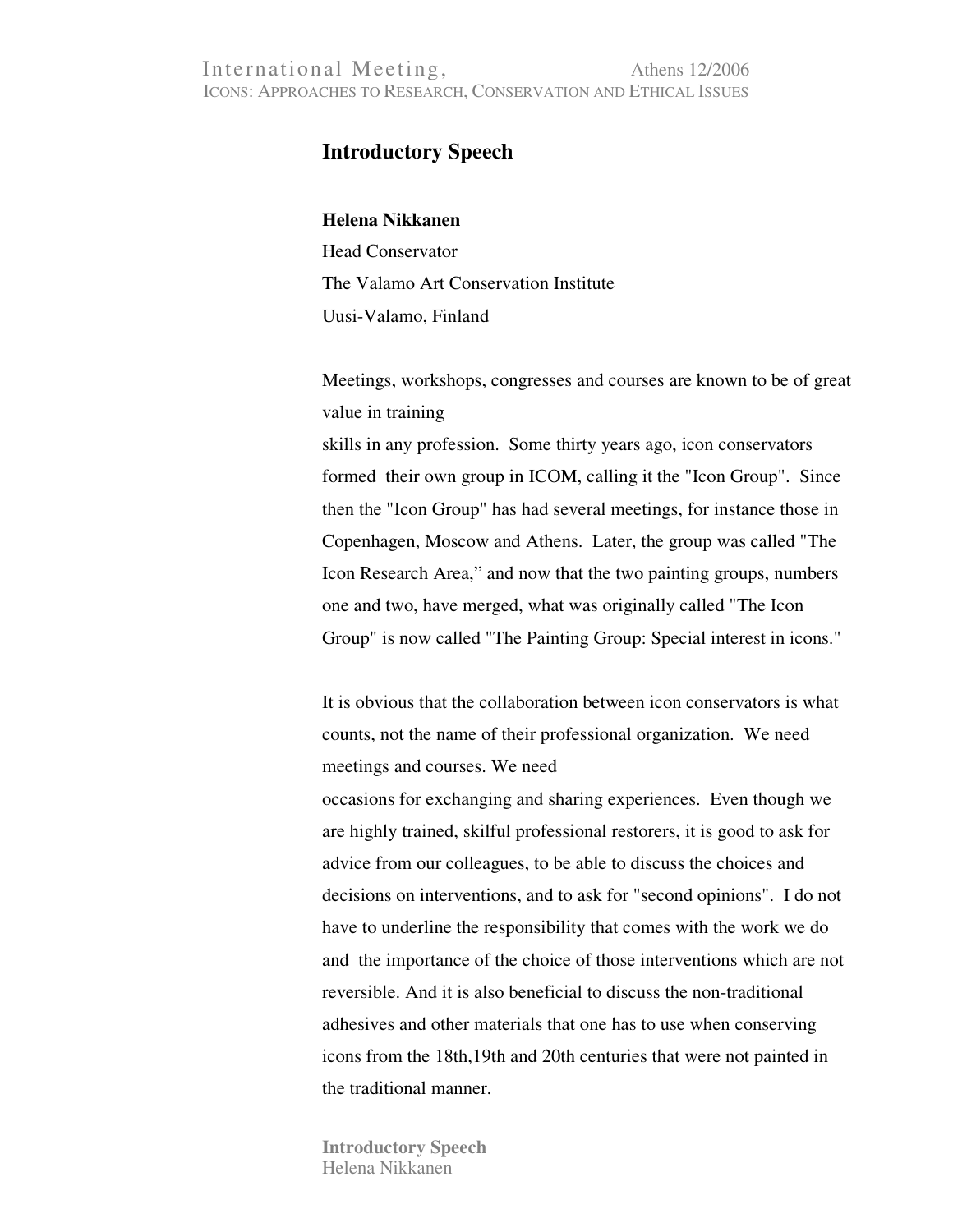## International Meeting, Athens 12/2006 ICONS: APPROACHES TO RESEARCH, CONSERVATION AND ETHICAL ISSUES

In the intimate atmosphere of small meetings--as opposed to the huge congresses of the whole ICOM-CC--such discussions can be very fruitful. In an unofficial atmosphere of confidence there is no such thing as an unnecessary or stupid question. One can sincerely discuss one's own problems. One does not have to be more "scientific" than one actually is. The fineness and value of the conservator's profession lies in the conservation work itself, in the combination of the action of brain and hands.

As is true for all other objects of art, icons should be restored only by professional conservators. The fact that this goal unfortunately cannot yet be achieved in every country is another reason for conservators to unite their forces. Our enemies are not our colleagues working in the same field, but the amateurs without proper training. It seems that Greece is the only country where the professional title "conservator" is protected.

Trade secrets and secret recipes belong to the Middle Ages. Today's specialists practicing their chosen profession are aware that their knowledge has little value if it is not shared and discussed. Our meetings certainly give us an opportunity to speak about problems, methods and materials but the focus can also lie on influence of climate on preservation, on the recent achievements in laser cleaning, or on how to provide internships and workshops or even on local problems, for instance the state bureaucracy or religious preconceptions regarding icon conservation, to name just a few other topics. These subjects can never be thoroughly discussed, and they must be taken up again and again by each succeeding generation of icon conservators. On the other hand, of course, many of our colleagues who were active in the Icon group in the 70's have retired and been replaced by new members. It is perhaps time to write the

**Introductory Speech**  Helena Nikkanen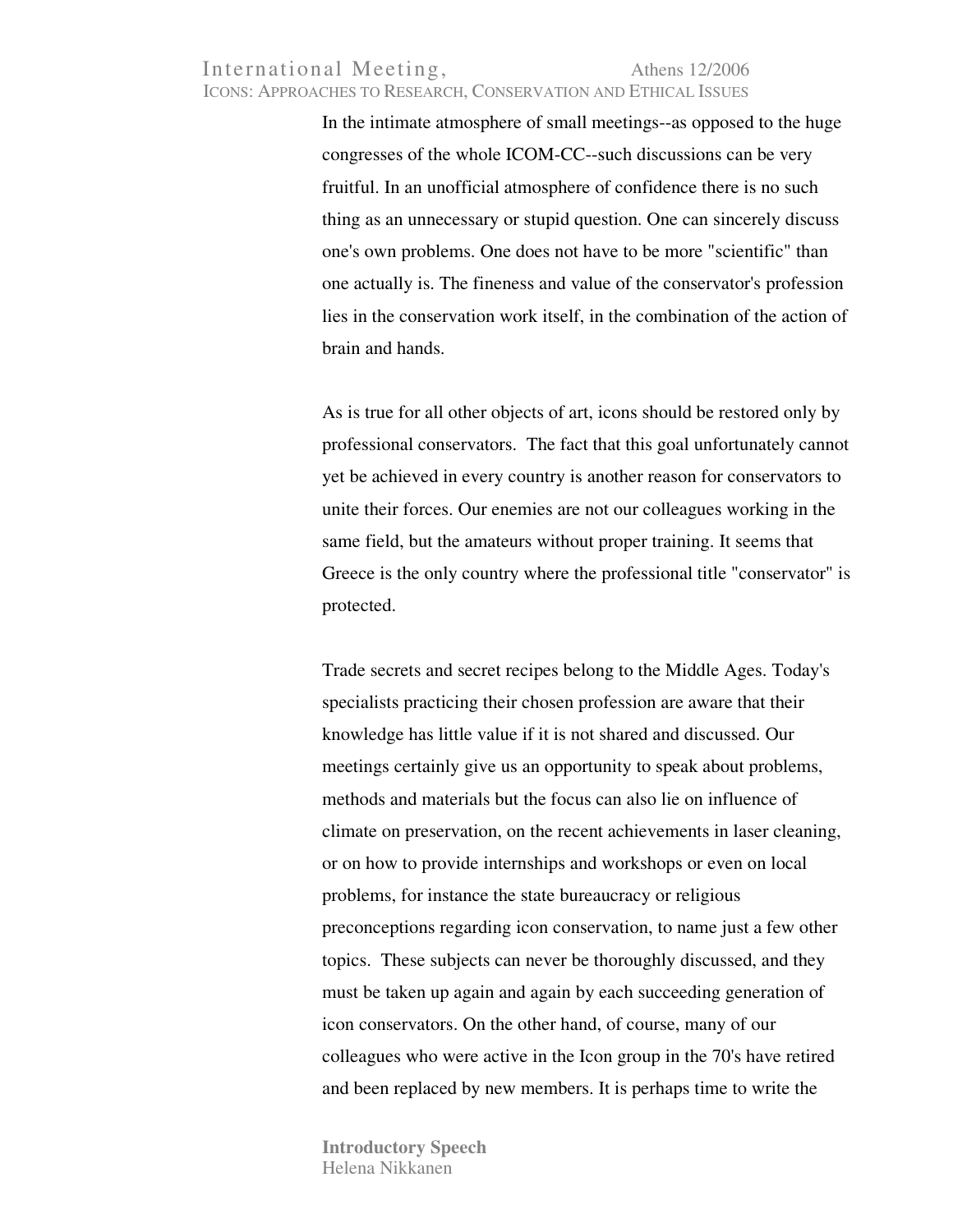## International Meeting, Athens 12/2006 ICONS: APPROACHES TO RESEARCH, CONSERVATION AND ETHICAL ISSUES

history of icon conservation. Mr. Juri Bobrov has done his part by publishing a book about the history of the conservation of Russian icons in 1987.

During the existence of the Icon group over three decades, it seems to have

became increasingly difficult for conservators to find the money for transportation to attend meetings abroad. From this matter, the possibilities of communication offered by the internet have been more than welcome. I can say, after having worked for years as the assistant co-coordinator of the icon group, what a relief it is to get rid of weighing letters and gluing postage stamps. Furthermore, many silences were later explained not by the passivity of the members but by the fact that my letters had never arrived. The internet has solved that problem as well.

A serious problem in collaboration of icon conservators worldwide has often been the lack of knowledge of languages. Discussions among colleagues are certainly not examinations: what is important is to understand and to be understood. I remember some fantastic, lengthy discussions that were completely understood by everyone, despite the fact that they took place in a kind of mongrel pidgin language consisting of at least

English, French, German and Latin. In addition to one's mother tongue, one is supposed to know at least one foreign language to be able to communicate with other colleagues. In the modern world, more attention is being paid to language studies, and this problem, too, is slowly disappearing.

All meetings like this one require an enormous amount of work and preparations. I want to express my deepest gratitude to Mr. Stergios

**Introductory Speech**  Helena Nikkanen

.